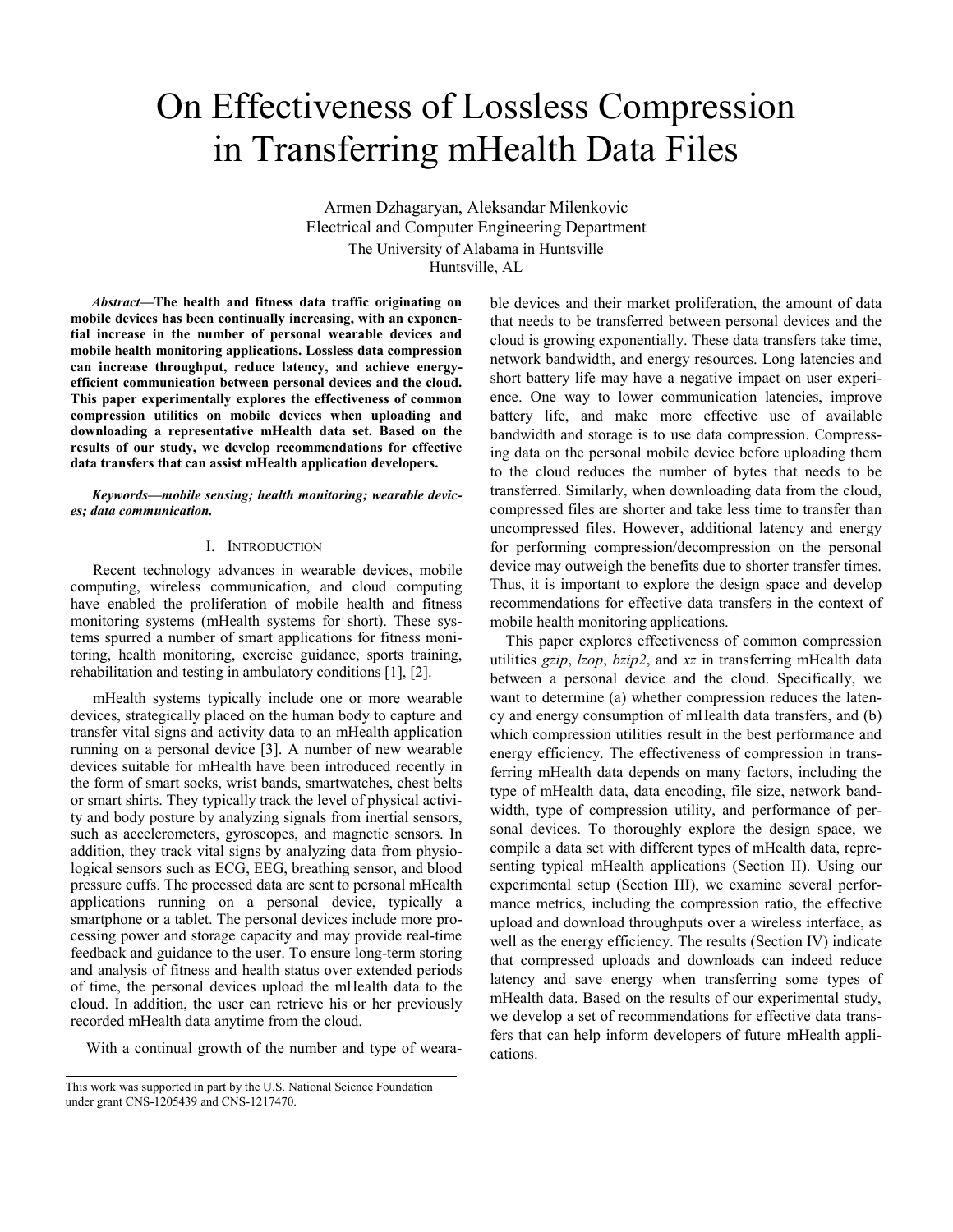### II. DATA SETS

To evaluate effectiveness of compression and decompression in the context of mobile health monitoring applications, we need a set of representative data. Although repositories such as PhysioNet [4], [5] include a diverse set of physiological data, these data are recorded in professional medical setups and as such are not quite representative of mobile wearable systems. Consequently, we embarked upon creating a set of representative data collected on the state-of-the-art wearable monitors.

mHealth applications vary broadly in scope, the number and type of sensors required, their accuracy, sampling frequency, the length of the reporting period, and data encoding. To cover a broad range of mHealth applications, we design a data set that includes a diverse set of files with mHealth data. Table 1 describes the data set, including the sampling frequency, data encoding, and data storing. It includes binary (.dat) and text files (.csv) containing the following: (a) samples captured on an ECG sensor (ECG.WAVE), a breathing sensor (BB.WAVE), and an accelerometer (ACC.WAVE); (b) time intervals between two breaths (BB.TIME) and two R-peaks in electrocardiogram (RR.TIME), and (c) summary logs including a number of physiological parameters reported periodically. The data are recorded using a Zephyr Technologies' BioHarness 3 physiological monitor [6].

TABLE I. TYPES OF PHYSIOLOGICAL DATA FILES

| Data<br>File        | <b>Description</b>                                                                                                                                                                                                                           |
|---------------------|----------------------------------------------------------------------------------------------------------------------------------------------------------------------------------------------------------------------------------------------|
| ECG.                | Electrocardiogram waveform; 250 samples per second,                                                                                                                                                                                          |
| <b>WAVE</b>         | 12-bit samples; stored as 16-bit unsigned integers                                                                                                                                                                                           |
| BB.                 | Breathing waveform; 25 samples per second, 24-bit sam-                                                                                                                                                                                       |
| <b>WAVE</b>         | ples; stored as 32-bit unsigned integers                                                                                                                                                                                                     |
| ACC.<br><b>WAVE</b> | Acceleration waveform for the Vertical, Lateral, and Sag-<br>ittal Axis; 100 samples per second per axis, 12-bit sam-<br>ples; stored as three 16-bit unsigned integers per sample                                                           |
| BB.<br><b>TIME</b>  | Time distance between two consecutive breaths in milli-<br>seconds; reported for each breath detection; stored as a 16-<br>bit unsigned number                                                                                               |
| RR.<br><b>TIME</b>  | Time distance between two consecutive R-peaks in milli-<br>seconds; reported for each R-peak detection; stored as a<br>16-bit unsigned integer                                                                                               |
| SUM.<br>LOG         | Periodic summary log containing the average heart rate,<br>breathing rate, posture, level of physical activity, skin<br>temperature, min/max acceleration, ECG amplitude, ECG<br>noise level, and battery status; reported once every second |

TABLE II. ACTIVITIES OF DAILY LIVING

| <b>Activities</b> | <b>Description</b>                                       |
|-------------------|----------------------------------------------------------|
| <b>Sleeping</b>   | 415 minutes of sleeping                                  |
| Daily             | 135 minutes of various activities including driving,     |
| <b>Activities</b> | walking, office activities                               |
| Walking           | 45 minutes of walking at medium speed                    |
| $7 - min$         | 7 minutes of high intensity circuit training using body  |
| Workout           | weight [7], a.k.a. the scientific 7-minute workout       |
|                   | 70 minutes of boot camp exercise routine that in-        |
| Exercising        | volves alternating aerobic intervals and athletic drills |
|                   | with strengthening intervals                             |

The amount of redundancy found in the mHealth data is expected to vary with varying types of the subject's activity. For example, a stream of samples from accelerometer will have more redundancy when the user is sleeping than when the user is going through a high intensity workout. To cover different

types of activities of daily living we consider several activities described in Table 2, ranging from sleeping to high-intensity exercise session. Table 3 shows the sizes of the uncompressed mHealth files for different activities in the binary and text file formats. These sizes show that mHealth applications indeed can generate a quite considerable amount of data, posing challenges to their storing, retrieval, and communicating.

TABLE III. BINARY AND TEXT FILE SIZES IN MEGABYTES

|                         |            | ACC.  | BR.   | ECG.        | <b>B2B.</b> | $R2R$ .     | <b>SUM</b> |
|-------------------------|------------|-------|-------|-------------|-------------|-------------|------------|
|                         |            | WAVE  | WAVE  | <b>WAVE</b> | <b>TIME</b> | <b>TIME</b> | LOG        |
|                         | ВIN        | 14.36 | 2.39  | 11.97       | 0.011       | 0.039       | 3.26       |
| <b>Sleeping</b>         | <b>CSV</b> | 95.75 | 19.75 | 179.53      | 0.039       | 0.127       | 4.69       |
| <b>Daily Activities</b> | ΒIΝ        | 4.63  | 0.77  | 3.86        | 0.005       | 0.020       | 1.05       |
|                         | <b>CSV</b> | 30.88 | 6.37  | 57.90       | 0.019       | 0.060       | 1.52       |
| Walking                 | ΒIΝ        | 1.60  | 0.27  | 1.34        | 0.003       | 0.008       | 0.36       |
|                         | <b>CSV</b> | 10.68 | 2.20  | 20.03       | 0.010       | 0.025       | 0.53       |
| 7-min Workout           | <b>BIN</b> | 0.39  | 0.07  | 0.33        | 0.001       | 0.003       | 0.09       |
|                         | <b>CSV</b> | 2.61  | 0.54  | 4.89        | 0.008       | 0.008       | 0.13       |
|                         | BIN        | 2.58  | 0.43  | 2.15        | 0.004       | 0.019       | 0.59       |
| <b>Exercising</b>       | <b>CSV</b> | 17.21 | 3.55  | 32.27       | 0.015       | 0.057       | 0.85       |

# III. EXPERIMENTAL SETUP

To evaluate the effectiveness of compression utilities in transferring the mHealth data we measure file sizes  $(US - un$ compressed file size, CS – compressed file size), execution times to perform compression (T.C) and decompression tasks (T.D), and times to upload and download uncompressed files (T.UUP and T.UDW). A useful metric for describing efficiency of networked data transfers is the effective throughput, Th, expressed in megabytes per second [8]. For uncompressed file uploads Th.UUP is determined as US/T.UUP; for compressed file uploads the effective upload throughput is  $Th.CUP =$  $US/(T.UUP/CR + T.C)$ , where CR is the compression ratio. In addition to determining the impact of compression on latency of network transfers, we use our experimental setup [9] to measure the energy consumed when uploading and downloading the mHealth files over a wireless interface (with and without compression/decompression). Instead of reporting the total energy in Joules, we report energy efficiency expressed in megabytes per Joule allowing for easy comparison of compressed and uncompressed data transfers. Table 4 summarizes the metrics used as well as their definitions.

TABLE IV. MEASURED AND DERIVED METRICS

|               | TADLE IV. MEASURED AND DERIVED METRICS |              |                        |
|---------------|----------------------------------------|--------------|------------------------|
| <b>Symbol</b> | <b>Description</b>                     | Units        | <b>Definition</b>      |
| US.           | Uncompressed file size                 | МB           | Measured               |
| <b>CS</b>     | Compressed file size                   | MВ           | Measured               |
| T.C [T.D]     | Time to [de]compress                   | S            | Measured               |
| <b>T.UUP</b>  | Time to upload [download]              | $\mathbf{s}$ | Measured               |
| [T.UDW]       | the uncompressed file                  |              |                        |
| ET.C          | Total energy for                       | I            | Measured               |
| [ET.D]        | [de]compression                        |              |                        |
| ET.UUP        | Total energy for upload                | J            | Measured               |
| [ET.UDW]      | [download] of the uncom-               |              |                        |
|               | pressed file                           |              |                        |
| <b>CR</b>     | Compression ratio                      |              | US/CS                  |
| Th.UUP        | Uncompressed upload [down-             |              | MB/s US/T.UUP          |
| [Th.UDW]      | load] throughput                       |              | <b>IUS/T.UDWI</b>      |
| Th.CUP        | WLAN compressed upload                 | MB/s         | $US/(T.C+T.UUP/CR)$    |
| [Th.CDW]      | [download] throughput                  |              | $[US/(T.D+T.UDW/CR)]$  |
| <b>EE.UUP</b> | Uncompressed upload [down-             | MB/J         | US/ET.C                |
| [EE.UDW]      | load] energy efficiency                |              | <b>IUS/ET.DI</b>       |
| <b>EE.CUP</b> | WLAN compressed upload                 | MB/J         | US/(ET.C+ET.UUP/CR]    |
| [EE.CDW]      | [download] energy efficiency           |              | $[US/ET.D+ET.UDW/CR)]$ |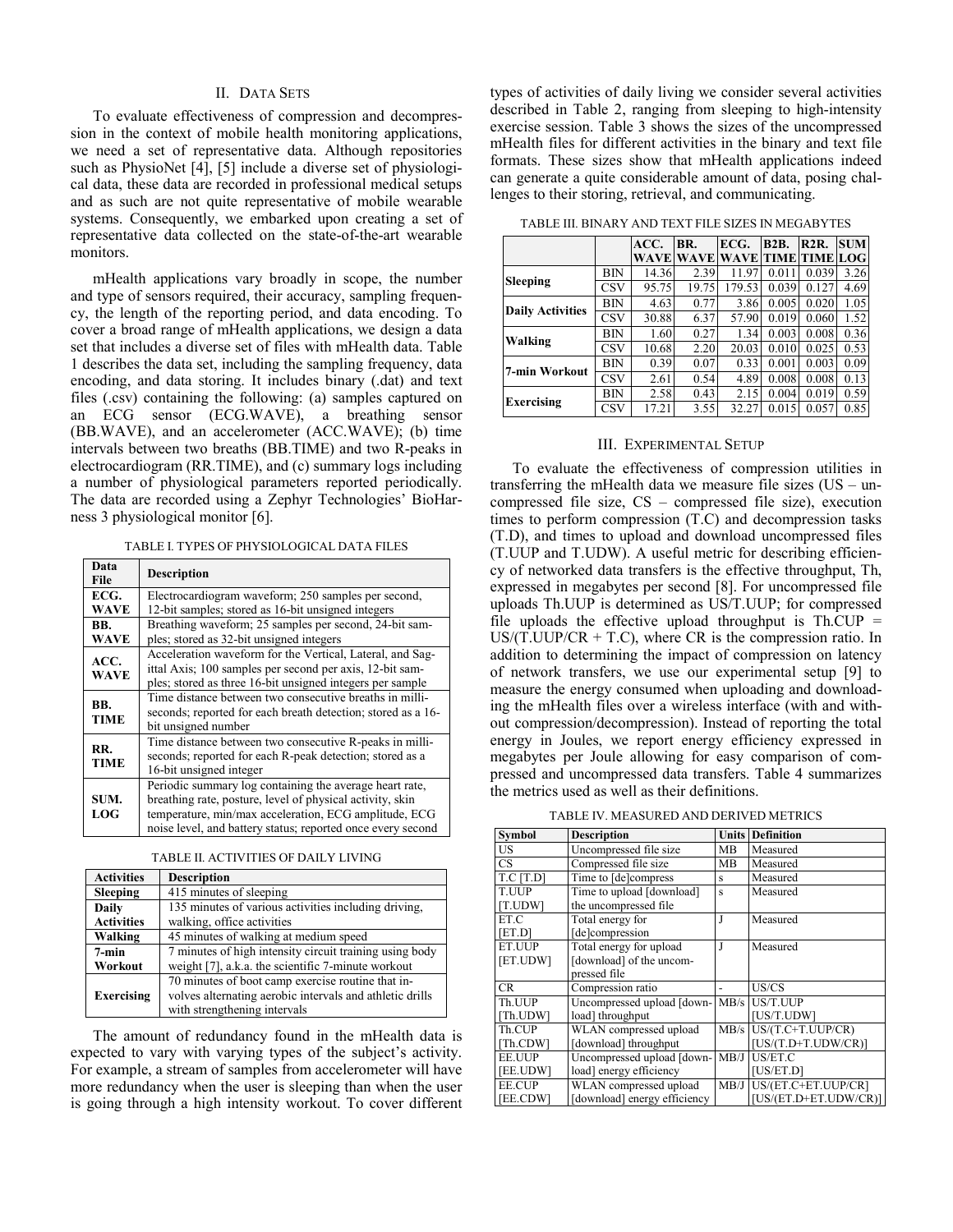As the personal device we use an OnePlus One smartphone running Android OS [10]. The smartphone is instrumented to support energy measurements and can run common compression/decompression utilities such as *gzip*, *lzop*, *bzip2*, and *xz*. These utilities support a number of compression levels that allow a user to trade off speed for compression ratio. Lower levels favor speed whereas higher levels result in better compression. To reduce the number of measurements we focus on default compression levels for each utility. The smartphone connects to the Internet via a wireless network interface and exchanges the data with the cloud.

The goal of our experiments is to determine whether the mHealth data files should be compressed before they are uploaded to the cloud or they should be uploaded uncompressed. Similarly, we want to determine whether the mHealth data should be downloaded as the compressed files and then decompressed on the smartphone or they should be downloaded as uncompressed files. We also want to determine which compression utilities are the most effective.

# IV. RESULTS

## *A. Compression Ratio*

Table 5 shows the compression ratio for the mHealth binary and csv files as a function of different activities. Expectedly, the compression ratio is significantly higher for the csv files than for the binary files. *bzip2* and *xz* achieve the best compression ratios, regardless of the type of mHealth data and encoding, whereas *lzop* achieves the lowest compression ratio. The results indicate that the type of activity impacts the compression ratio. Thus, all the utilities achieve the highest compression ratio for the *Sleeping* activity and the lowest for the *Exercising* activity. For example, *gzip* compresses the binary ACC.WAVE 4.5 times for the *Sleeping* and only 2.1 times for the *Exercising* activity*.*

The results show that the compression ratios vary widely for different mHealth file types. Thus, the summary health logs (SUM.LOG) are highly compressible because they include a lot of redundant information (e.g., time stamps). For example, *gzip* reduces the binary SUM.LOG files between 8.5 and 4.3 times for the *Sleeping* and *Exercising* activity, respectively. The low compression ratio is observed for the R2R.TIME and especially for B2B.TIME binary files and they should be transferred uncompressed.

# *B. Effective WLAN Throughput and Energy Efficiency*

Table 6 shows the effective throughput on the WLAN interface for the uncompressed uploads (Th.UUP) and the compressed uploads with different compression utilities. Note: in the rest of the paper, due to space limitations, we will discuss the results for only two activities, *Sleeping*, that achieves the highest compression ratios, and *Exercising* with the lowest compression ratios. The compressed uploads shorten latency only if their effective throughput exceeds the throughput of the uncompressed uploads. The following observations are derived from the results in Table 6.

• *lzop* and *gzip* improve effective throughput for the text file uploads, with *lzop* often offering the best results in spite of relatively small compression ratio.

- *lzop* improves the effective throughput for the binary file uploads for all types of mHealth data. *gzip* does not offer significant improvements when transferring binary data files, except for SUM.LOG files.
- *bzip2* and *xz* utilities do not improve effective throughput relative to the uncompressed uploads and should not be used. This recommendation holds for both the binary and text files. In spite of their superior compression ratios, the time needed to perform compression often exceeds the gains due to uploading smaller files.
- The B2B.TIME and R2R.TIME files should be uploaded uncompressed.
- The type of the activity and the size of the mHealth files impact the effective throughput.

|            | ACC.        |                   | BR.              |                                   | ECG.        |                | <b>B2B.</b>      |                  | $R2R$ .          |                  | SUM. |                |  |
|------------|-------------|-------------------|------------------|-----------------------------------|-------------|----------------|------------------|------------------|------------------|------------------|------|----------------|--|
|            | <b>WAVE</b> |                   | <b>WAVE</b>      |                                   | <b>WAVE</b> |                | <b>TIME</b>      |                  | <b>TIME</b>      |                  | LOG  |                |  |
|            | <b>BIN</b>  | <b>CSV</b>        |                  | <b>BIN CSV</b>                    |             | <b>BIN</b> CSV |                  | <b>BIN CSV</b>   |                  | <b>BIN</b> CSV   |      | <b>BIN</b> CSV |  |
|            |             | Sleeping          |                  |                                   |             |                |                  |                  |                  |                  |      |                |  |
| gzip-6     | 4.5         | 8.9               | 2.5              | 6.7                               | 4.1         | 8.2            | 1.3              | 4.1              | 1.6              | 4.2              | 8.5  | 10.6           |  |
| lzop-6     | 2.2         | 4.6               | 1.6              | 4.4                               | 2.1         | 5.0            | 1.0              | 2.8              | 1.0              | 2.7              | 4.5  | 5.1            |  |
| $bzip2 -9$ | 6.5         | 14.0              | 3.6              | 9.9                               | 7.8         | 11.6           | $\overline{1.6}$ | $\overline{5.9}$ | $\overline{2.0}$ | 6.7              | 13.1 | 17.4           |  |
| xz -6      | 6.2         | 21.9              | 3.4              | 14.1                              | 6.9         | 31.0           | 1.3              | 4.9              | 1.9              | 5.2              | 13.5 | 16.9           |  |
|            |             |                   |                  | <b>Activities of Daily Living</b> |             |                |                  |                  |                  |                  |      |                |  |
| $gzip -6$  | 3.1         | 7.9               | 1.9              | 6.0                               | 3.3         | 7.9            | 1.2              | 3.8              | 1.6              | 4.1              | 5.1  | 7.0            |  |
| lzop-6     | 1.9         | 4.4               | 1.2              | 4.0                               | 1.9         | 4.9            | 1.0              | 2.6              | 1.0              | 2.6              | 3.2  | 3.9            |  |
| $bzip2 -9$ | 4.6         | 12.0              | 2.5              | 8.7                               | 5.9         | 11.1           | 1.3              | 5.2              | 2.2              | 6.5              | 8.1  | 11.4           |  |
| xz -6      | 5.0         | 18.9              | 2.4              | 11.6                              | 5.0         | 27.2           | 1.2              | 4.2              | 2.0              | 5.3              | 7.9  | 11.1           |  |
|            | Walking     |                   |                  |                                   |             |                |                  |                  |                  |                  |      |                |  |
| gzip-6     | 2.2         | 6.3               | 1.9              | 6.0                               | 2.8         | 7.3            | 1.3              | 4.1              | 1.8              | 4.7              | 5.1  | 7.0            |  |
| lzop-6     | 1.4         | $\overline{3.8}$  | 1.3              | 3.9                               | 1.6         | 4.6            | 1.0              | 2.7              | 1.0              | 2.8              | 3.2  | 3.9            |  |
| $bzip2 -9$ | 3.4         | 9.9               | 2.4              | 8.8                               | 5.0         | 10.4           | 1.4              | 5.6              | 2.5              | 7.5              | 8.2  | 11.4           |  |
| xz -6      | 3.5         | 14.4              | 2.4              | 11.2                              | 4.0         | 22.7           | 1.2              | 4.4              | 2.4              | 5.9              | 7.7  | 11.4           |  |
|            |             | 7 min Workout     |                  |                                   |             |                |                  |                  |                  |                  |      |                |  |
| gzip-6     | 2.3         | 6.7               | 1.6              | 5.6                               | 2.1         | 7.0            | 1.1              | 3.4              | 1.6              | 4.2              | 4.0  | 5.8            |  |
| lzop-6     | 1.5         | 4.0               | 1.1              | 3.7                               | 1.4         | 4.4            | 0.9              | 2.3              | 1.0              | 2.6              | 2.7  | 3.4            |  |
| $bzip2 -9$ | 2.8         | 10.0              | 2.0              | 8.3                               | 3.4         | 10.0           | 1.0              | 4.3              | 1.8              | 5.7              | 5.3  | 8.0            |  |
| xz-6       | 3.6         | 15.5              | 2.0              | 10.0                              | 2.8         | 19.4           | 1.0              | 3.4              | 2.0              | 5.3              | 5.6  | 9.2            |  |
|            |             | <b>Exercising</b> |                  |                                   |             |                |                  |                  |                  |                  |      |                |  |
| gzip-6     | 2.1         | 6.4               | 1.6              | 5.5                               | 2.2         | 6.9            | 1.3              | 4.0              | 1.9              | $\overline{5.2}$ | 4.3  | 6.0            |  |
| lzop-6     | 1.3         | 3.8               | 1.0              | 3.6                               | 1.4         | 4.4            | 1.0              | 2.8              | 1.0              | 2.8              | 2.8  | 3.5            |  |
| $bzip2 -9$ | 2.7         | 9.4               | 1.9              | 7.7                               | 3.9         | 10.0           | 1.4              | 5.5              | 2.9              | 8.7              | 6.6  | 9.3            |  |
| xz -6      | 3.3         | 14.5              | $\overline{2.0}$ | $\overline{10.0}$                 | 3.2         | 20.3           | 1.3              | 4.4              | 2.7              | 7.6              | 6.3  | 9.4            |  |

TABLE V. COMPRESSION RATIO FOR BINARY AND CSV FILES

TABLE VI. WLAN UPLOAD THROUGHPUT IN MB/S

|               | ACC.        |                   | BR.       |                | ECG.           |                | <b>B2B.</b>              |                | R2R.                        |                | SUM.      |                |  |
|---------------|-------------|-------------------|-----------|----------------|----------------|----------------|--------------------------|----------------|-----------------------------|----------------|-----------|----------------|--|
|               | <b>WAVE</b> |                   |           | <b>WAVE</b>    |                | WAVE           |                          | <b>TIME</b>    |                             | TIME           |           | LOG            |  |
|               |             | <b>BIN</b> CSV    |           | <b>BIN</b> CSV |                | <b>BIN CSV</b> |                          | <b>BIN CSV</b> |                             | <b>BIN</b> CSV |           | <b>BIN CSV</b> |  |
|               | Sleeping    |                   |           |                |                |                |                          |                |                             |                |           |                |  |
| <b>Th.UUP</b> | 1.87        |                   | 1.96 1.48 | 1.91           | 1.86           |                | $1.95 \,   \, 0.03 \,  $ |                | 0.10 0.10                   |                | 0.32 1.60 | 1.70           |  |
| gzip-6        | 1.43        | 5.69              | 1.59      | 3.64           | 2.79           |                | 4.97 0.04                | 0.27           | 0.13                        |                | 0.66 4.74 | 5.70           |  |
| lzop -6       | 3.99        | 8.49              | 2.18      | 7.55           | 3.57           |                | 8.94 0.03                | 0.26           | 0.10                        | 0.73           | 6.09      | 7.28           |  |
| $bzip2 -9$    | 1.36        | 2.02              | 1.52      | 2.24           | 1.38           |                | 2.37 0.04                |                | $0.35 \,   \, 0.15 \,   \,$ | 0.84           | 1.76      | 1.62           |  |
| xz -6         | 0.31        |                   | 0.34 0.66 |                | 0.26 0.27      |                | $0.27 \, 0.03$           |                | $0.18$ 0.13                 |                | 0.34 0.47 | 0.44           |  |
|               |             | <b>Exercising</b> |           |                |                |                |                          |                |                             |                |           |                |  |
| <b>Th.UUP</b> | 1.53        |                   | 1.89 0.76 |                | $1.63 \, 1.45$ | 1.93 0.01      |                          |                | 0.04 0.05                   |                | 0.1510.87 | 1.05           |  |
| gzip-6        | 1.48        |                   | 2.45 0.80 | 3.79           | 1.60           | 4.65           | 0.01                     | 0.11           | 0.08                        | 0.48           | 1.79      | 2.26           |  |
| lzop -6       | 1.83        | 6.60 0.71         |           | 5.00           | 1.80           | 7.68 0.01      |                          | 0.11           | 0.05                        | 0.37           | 2.04      | 3.05           |  |
| $bzip2 -9$    | 1.49        |                   | 1.94 0.73 | 1.95           | 1.55           | 2.21           | 0.02                     | 0.14           | 0.11                        | 0.64           | 1.43      | 1.44           |  |
| xz -6         | 0.54        | 0.31              | 0.55      | 0.38           | 0.46           | $0.28 \, 0.01$ |                          |                | 0.0910.08                   |                | 0.39 0.50 | 0.40           |  |

Table 7 shows the effective throughput on the WLAN interface for uncompressed downloads (Th.UDW) and the com